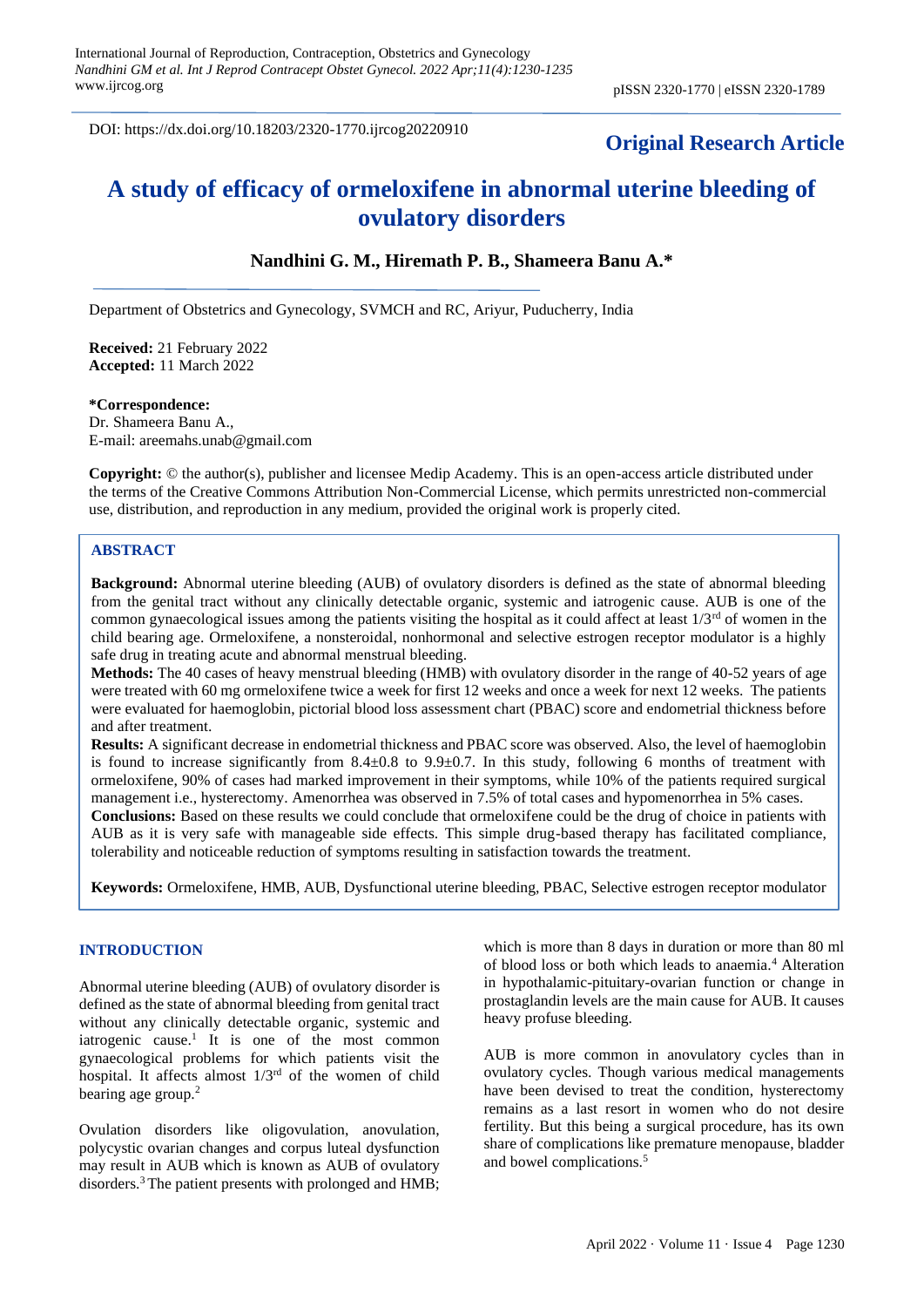An emerging drug therapy with ormeloxifene, a SERM, though having limited studies, has proven to be effective. Ormeloxifene is a non-steroidal, non-hormonal, 3rd generation SERM with estrogen like effect in vagina, bone, central nervous system, cardiovascular system antiestrogenic effect in breast and uterus.<sup>6</sup> It has an added benefit of minimising dysmenorrhoea and premenstrual syndrome by its action on the endometrial estrogen receptor  $(ER).$ <sup>7</sup>

It is licensed under Novex-DS, Centchroman and Sevista. Side effects include nausea, headache, and delayed menstruation. As stated, the side effects for ormeloxifene are less and easily manageable. According to resources available, ormeloxifene have longest safety margin, the cost of the drug is comparatively less than hysterectomy and have lesser side effects than hysterectomy which is a surgical procedure.<sup>5</sup> With this in view this study was conducted to assess the efficacy of ormeloxifene in management of cases with HMB.

## **METHODS**

A hospital-based cohort study was conducted in an outpatient and inpatient department of obstetrics and gynaecology, Sri Venkateshwaraa medical college, hospital and research centre, Puducherry among perimenopausal women who presents in OPD with HMB fulfilling the inclusion and exclusion criteria for a period of 18 months in 40 cases with HMB.

### *Inclusion criteria*

Perimenopausal women aged between 40 to 52 years with HMB (cyclical/non-cyclical) were included in the study.

### *Exclusion criteria*

Cases with uterine size >12 weeks, adnexal mass, breast malignancy or genital malignancy, pregnancy, patients with liver disorders/ cardiac disorders/ metabolic disorders/ renal disorders/ coagulative disorders, patients who are allergic to ormeloxifene were excluded from the study.

### *Data collection*

Patients attended both outpatient and inpatient department of obstetrics and gynaecology with HMB during the months of November 2019 to May 2021 were included in the study. The individual participants were explained about the study and they were also assured that, their identity would be kept strictly confidential and they had given the option to refuse participation in the study. Written and informed consent was obtained from the study participants prior to the interview. Both the English and Tamil formats of the Informed consent are enclosed.

Perimenopausal women with complaints of HMB who have given the written informed consent were selected for the study. On admission, details like age, obstetric, medical and menstrual history were documented. General examination, per abdomen and bimanual examinations were performed.

The menstrual blood loss was assessed by PBAC. All routine investigations like haemoglobin and PCV (to know the severity of anemia), blood grouping and typing were done. Endometrial sampling (to know the basic endometrial pattern), transvaginal ultrasound (to rule out other pelvic pathologies) and other relevant investigations were documented.

All 40 cases of HMB with ovulatory disorder between the ages of 40-52 years who completed child bearing were treated with ormeloxifene 60 mg orally twice a week for 12 weeks, followed by once a week for another 12 weeks.

Patients were reviewed at the end of  $1<sup>st</sup>$ ,  $4<sup>th</sup>$  and  $6<sup>th</sup>$  month of the study. Then after 6 months, haemoglobin, PCV, transvaginal ultrasound and endometrial sampling were repeated.

Their endometrial thickness and haemoglobin levels were determined at the start of the study and also at 6 months and the both were compared and assessed.

## *Statistical analysis*

All data are entered in a Microsoft excel sheet and statistical analysis was made by SPSS version 23. Descriptive statistics and paired T test were used to analyze the data. If, p value is less than 0.05, then it is considered significant.

## **RESULTS**

In this study to know the efficacy of ormeloxifene in AUB of ovulatory disorders among perimenopausal women there were 65% of the patients in the age range of 40 to 45 years and 35% of the patients were between 46 to 50 years of age group. The mean age among the study participants was found to be  $44.2 \pm 2.7$  years. Regarding the parity 50% of the women had two children while 45% of the study women had three children. Parity status was four and five among 2.5% of the women each.

Based on the days of menstrual cycle for 55% of the peri menopausal women the flow was less than or equal to 10 days and for 45% of the women had more than 10 days flow in a cycle. The mean flow days in a menstrual cycle among the study cases were recorded to

be 12.3±3.7 days/ cycle. Menstrual cycle length was less than 35 days for 87.5% of the cases and more than 35 days for 12.5% of the cases in this present study.

The mean menstrual cycle length was  $32.2 \pm 4.7$  days among the perimenopausal women. In this present study duration of complaints was 1-6 months for 60% of the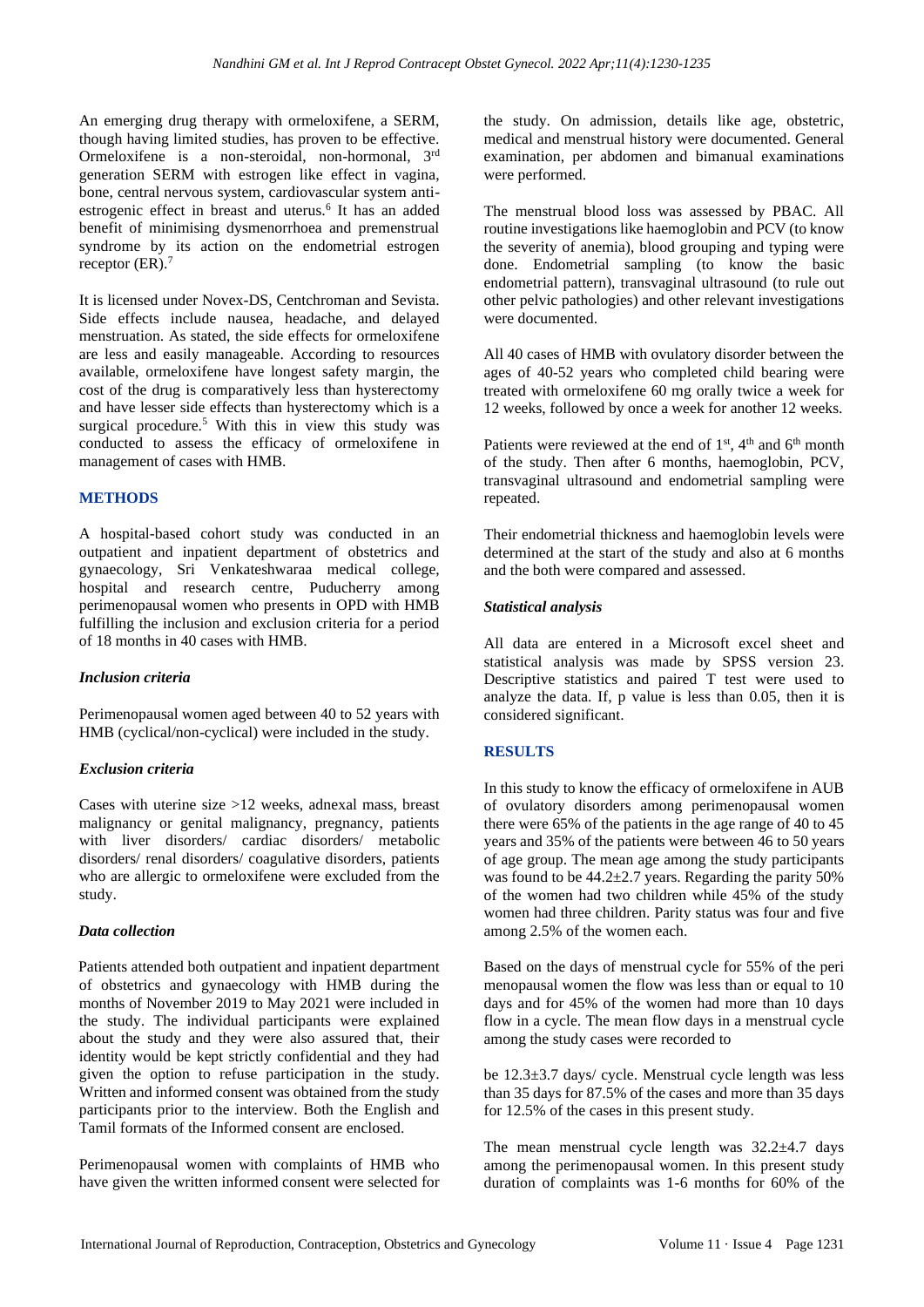cases, 7-12 months for 35% of the cases and more than 12 months for 5% of the cases. The mean duration of complaints among the study population was noted to be 7.6±4.7 months.

In this current study, following treatment with ormeloxifene, amenorrhea was present among 7.5% of the cases and 92.5% of the cases had no amenorrhea. Hypomenorrhoea was noted among 5% of the women in this study while 95% of the women had no hypomenorrhoea. Around 5% of the participants had nausea whereas 95% of the participants had no sense of nausea or vomiting. Headache was present among 2.5% of the patients.

Among the study participants 42.5% of them had proliferative endometrium, 22.5% of the patients were diagnosed to have disordered proliferative endometrium and another 22.5% of the patients had Simple endometrial hyperplasia. Disordered endometrium was seen in 12.5% of the cases.

## **Table 1: Endometrial findings among the study participants.**

| ET <sub>0</sub>                                   | <b>Frequency</b> | Percent $(\% )$ |
|---------------------------------------------------|------------------|-----------------|
| <b>Disordered</b><br>endometrium                  | 5                | 12.5            |
| <b>Disordered</b><br>proliferative<br>endometrium | 9                | 22.5            |
| <b>Proliferative</b><br>endometrium               | 17               | 42.5            |
| Simple endometrial<br>hyperplasia                 | 9                | 22.5            |
| <b>Total</b>                                      | 40               | 100             |

In this study following 6 months of treatment with ormeloxifene, 90% of cases had marked improvement in their symptoms whereas 7.5% of cases had mild improvement and 2.5% of cases had no improvement in their symptoms.

## **Table 2: Proportion of cases with Improvement in symptoms.**

| Improvement               | Frequency | <b>Percent</b> $(\frac{6}{6})$ |
|---------------------------|-----------|--------------------------------|
| No improvement            | 01        | 2.5                            |
| <b>Mild improvement</b>   | 03        | 7.5                            |
| <b>Marked improvement</b> | 36        | 90                             |
| <b>Total</b>              |           | $100 -$                        |

On assessing the Hb level at the time of initiation of the study the mean Hb was found to be 8.4±0.8 gm% while the Hb levels after 6 months of treatment with ormeloxifene was seen to be 9.9±0.7 gm%. The difference in mean Hb level before and after treatment was statistically significant with p=0.000, which shows Hb levels had improved better after treatment with ormeloxifene.

## **Table 3: Difference in Hb level before and after treatment with ormeloxifene.**

| <b>If Hb at start of study IID at 6 months P</b> value |               |          |
|--------------------------------------------------------|---------------|----------|
| $8.4 \pm 0.8$                                          | $9.9 \pm 0.7$ | $0.000*$ |
| *Significant                                           |               |          |

The mean transvaginal ultrasound finding of endometrial thickness at the initiation of study was  $10.9 \pm 0.7$  mm and after 6 months of treatment endometrial thickness was found to be 9.0±0.8 mm. there was significant statistical difference noted in TVS finding at the start of study and at 6 months of treatment with ormeloxifene  $(p=0.008)$ .

#### **Table 4: Difference in ET before and after treatment with ormeloxifene.**

| ET at start of<br>study | ET at 6 months | P value  |
|-------------------------|----------------|----------|
| $10.9 \pm 0.7$          | $9.0 + 0.8$    | $0.008*$ |
| *Significant            |                |          |

Mean PBAC finding for menstrual blood loss at the start of study was 206.9±14.2 and at 6 months of treatment was noted as 81.1±29.1. there was significant difference in blood loss noted before and after treatment with ormeloxifene, blood loss has been reduced drastically with treatment (p=0.000).

### **Table 5: Difference in PBAC finding before and after treatment with ormeloxifene.**

| <b>PBAC</b> at start of<br><b>study</b> | PBAC at 6<br>months | P value  |
|-----------------------------------------|---------------------|----------|
| $206.9 \pm 14.2$                        | $81.1 \pm 29.1$     | $0.000*$ |
| $*$ C $:$ $$ $:$ C $$ $*$               |                     |          |

\*Significant

In the present study, 90% of cases were successfully treated with ormeloxifene-medical management however, 10% of cases required abdominal hysterectomy-surgical management in a result of managing DUB.

### **Table 6: Need for surgical management.**

| <b>Treatment modality</b>                              | <b>Frequency</b> | <b>Percent</b><br>(%) |
|--------------------------------------------------------|------------------|-----------------------|
| <b>Conservative management</b>                         | 36               | 90                    |
| <b>Surgical management</b><br>(Abdominal hysterectomy) | 04               | 10                    |
| <b>Total</b>                                           | 10               | (0()                  |

## **DISCUSSION**

AUB-O is more prevalent in the first five years after a woman begins menstruating and as she approaches menopause, although it can happen at any time throughout this period. Pharmacological therapies are presently the sole alternatives for women with AUB-O who want to keep their fertility. Some of the other pharmacological treatments are exclusively effective for anovulatory AUB,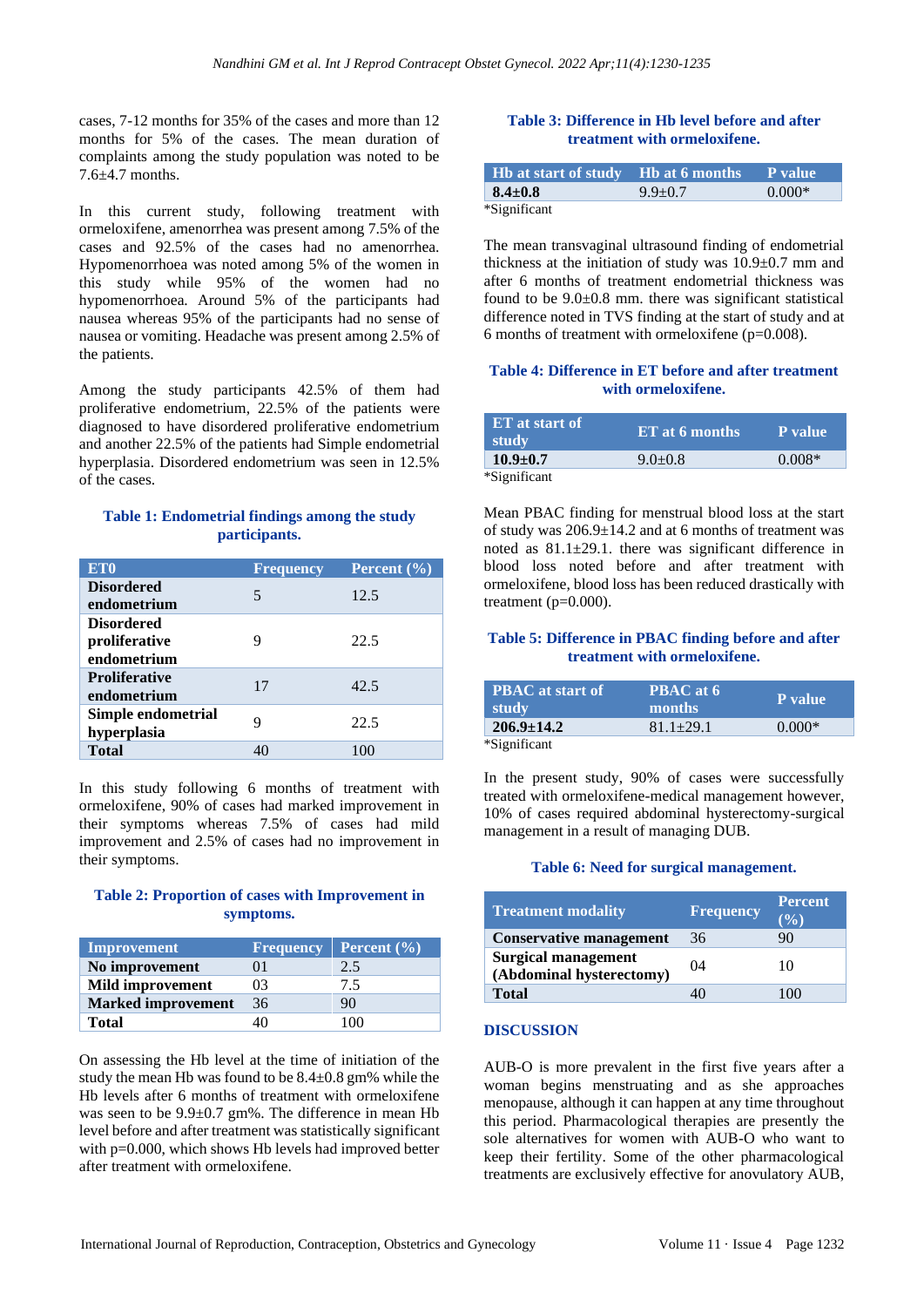whereas others may be beneficial for both. Pharmacological therapies such as NSAIDS, oral contraceptive tablets, progestins, danazol, GnRH agonists, and antifibrinolytic medicines all help to lower menstrual blood loss, but their benefits are only temporary.

In this study to know the efficacy of ormeloxifene in AUB of ovulatory disorders among perimenopausal women there were 65% of the patients in the age range of 40 to 45 years and 35% of the patients were between 46 to 50 years of age group. The mean age among the study participants was found to be  $44.2 \pm 2.7$  years.

Among the study participants 42.5% of them had proliferative endometrium, 22.5% of the patients were diagnosed to have disordered proliferative endometrium and another 22.5% of the patients had simple endometrial hyperplasia. Disordered endometrium was seen in 12.5% of the cases. In this study following 6 months of treatment with ormeloxifene, 90% of cases had marked improvement in their symptoms whereas 7.5% of cases had mild improvement and 2.5% of cases had no improvement in their symptoms.

In this current study amenorrhea was present among 7.5% of the cases. Hypomenorrhoea was noted among 5% of the women in this study and 5% of the participants had nausea while only 2.5% of the patients gave history of headache with treatment.

On assessing the Hb level at the time of initiation of the study the mean Hb was found to be 8.4±0.8 gm% while the Hb levels after 6 months of treatment with ormeloxifene was seen to be 9.9±0.7 gm%. The difference in mean Hb level before and after treatment was statistically significant, which shows Hb levels had improved better after treatment with ormeloxifene.

The mean transvaginal ultrasound finding of endometrial thickness at the initiation of study was  $10.9\pm0.7$  mm and after 6 months of treatment endometrial thickness was found to be  $9.0\pm0.8$  mm and there was significant statistical difference noted in TVS finding at the start of study and at 6 months of treatment with ormeloxifene.

Mean PBAC finding for menstrual blood loss at the start of study was 206.9±14.2 and at 6 months of treatment was noted as 81.1±29.1. There was significant difference in blood loss noted before and after treatment with ormeloxifene, blood loss has been reduced drastically with treatment.

We investigated the efficacy of ormeloxifene in AUB-O patients, and our findings indicated that there was a considerable reduction in menstrual blood loss, which is consistent with prior research.<sup>17,18</sup>

Also, the findings of the present study were comparable with the findings of the following studies. Agarwal et al reported that at 3 months, ormeloxifene reduced the mean PBAC score substantially more than norethisterone.<sup>8</sup> Ormeloxifene caused a greater increase in Hb concentration and a smaller decrease in ET than norethisterone. Ormeloxifene provided substantially higher improvement after 6 months, in their study. Also, they stated that there were no adverse events reported in both the groups. They came to the conclusion that while both medicines are successful in treating DUB, ormeloxifene outperforms norethisterone in terms of lowering menstrual blood loss.

In another study, Dhananjay et al reported that after therapy with ormeloxifene, there was a considerable improvement in Hb g/dl and a significant decrease in ET compared to tranexamic acid, in their study.<sup>3</sup> Komaram R et al<sup>5</sup> reported that with the use of ormeloxifene in DUB, the median PABC score decreased significantly from baseline to the  $25<sup>th</sup>$  week of therapy follow-up, and the decline was statistically significant. When compared to the mean baseline value, the mean ET decreased significantly after treatment with ormeloxifene, in their study. The change in mean Hb levels between baseline and posttreatment was determined to be statistically significant at 1.3 gm/dl. A considerable improvement was seen, with 84% patients experiencing relief from dysmenorrhoea. The individuals in this trial had no serious adverse effects.

Also, Singh et al stated that with the treatment of ormeloxifene the difference in median PBAC score between pretreatment and post-treatment was determined to be significant.<sup>2</sup> Similarly, the difference in mean Hb between pre- and post-treatment levels was the same, in their study. In comparison to pre-treatment, the frequency distribution of clots was significantly different after therapy.

Masand et al stated that PBAC score was significantly reduced in ormeloxifene-treated individuals.<sup>9</sup> In women using ormeloxifene, there was a statistically significant increase in Hb and a drop in ET, in their study. In addition, 6.5 percent of cases did not respond, and 8.7 percent were lost to follow-up. Also, 2.2% cases underwent hysterectomy during the one-year study period, in their study. Amenorrhea was the most commonly reported adverse effect.

Anjum et al reported that the difference between the pretreatment and post-treatment median PBAC scores was substantial.<sup>10</sup> They claimed that after four months of therapy, 81.3% women in their trial were free of menorrhagia, in their study. In two cases, there was no reaction and hysterectomy was performed. Vaginal discharge, unexplained stomach discomfort, gastrointestinal distress, headache, and ovarian cysts were among the side effects.

Also, Suhasini et al reported that at the end of 6 months, the mean PBAC scores in each group revealed a reduction in blood loss of 86.64% ormeloxifene 60 mg group and 87.69% ormeloxifene 30 mg group.<sup>11</sup> Both groups had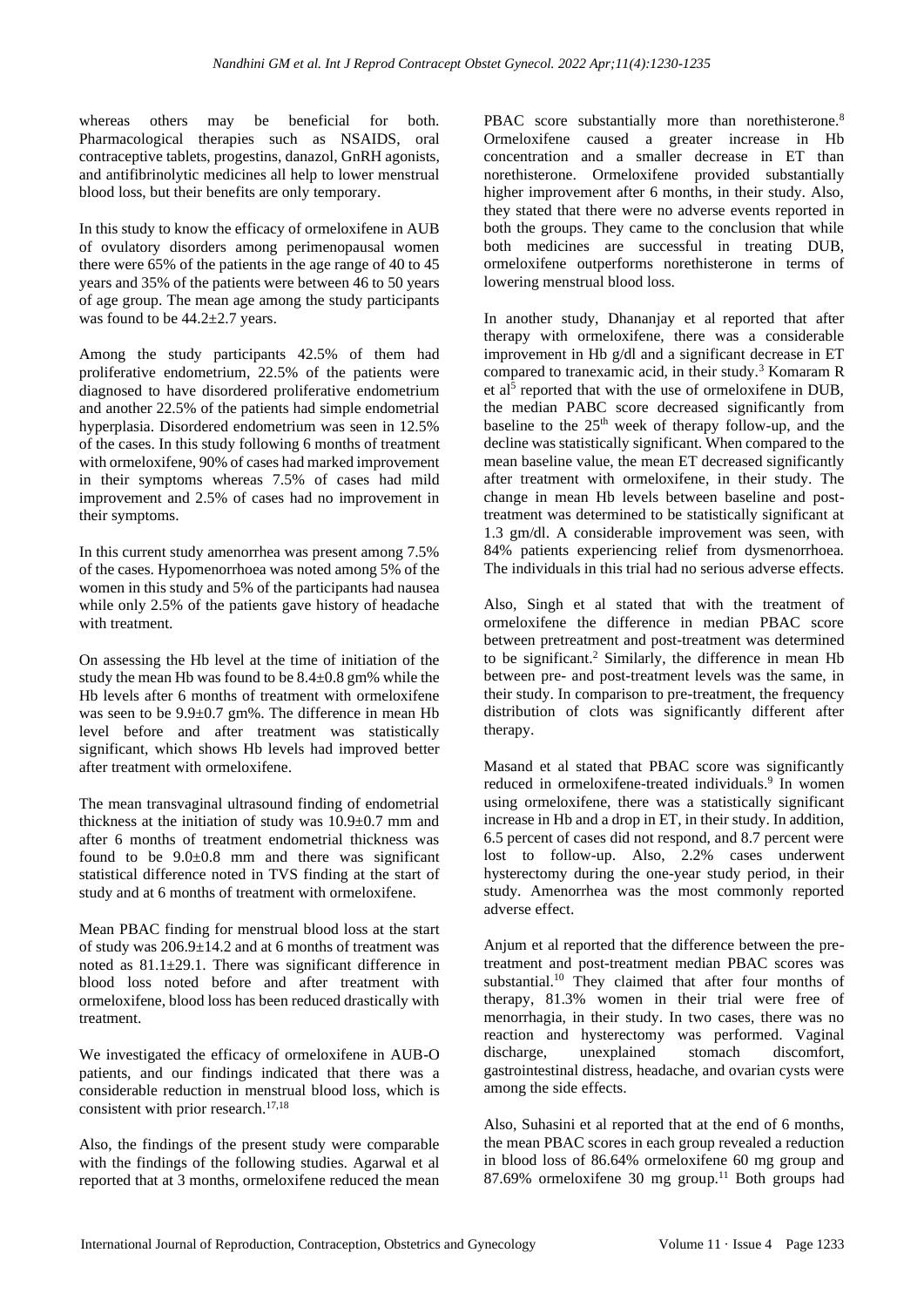similar reductions. When comparing the reductions in the ormeloxifene 60 mg and ormeloxifene 30 mg groups, the difference was significant, in their study. As a result, ormeloxifene 30 mg group B might be suggested for the treatment of DUB.

Kumari et al reported that in DUB with the use of ormeloxifene, after six months, the median PBAC score dropped from 265 to  $27<sup>12</sup>$  At 6 months, the mean hb concentration had grown considerably from 9.15 g/dl to 10.36 g/dl, in their study. After 6 months, the mean ET has decreased from 11.81 mm to 7.63 mm, in their study. Also, 84% women reported a significant improvement in their symptoms. The medication has no significant negative effects, in their study.

Hymavathi et al reported that at six months, the drop in the mean PBAC score with ormeloxifene was substantially greater than that with tranexamic acid, in their study.<sup>13</sup> Ormeloxifene caused a greater increase in Hb concentration and a lower drop in ET than tranexamic acid, in their study. Ormeloxifene provided significant relief from dysmenorrhoea as well as subjective improvement.

Also, Agrawal et al reported that after 6 months of treatment, the drop in mean PBAC score with ormeloxifene was substantially greater than that found with norethisterone.<sup>14</sup> When compared to norethisterone, ormeloxifene resulted in a substantial rise in Hb levels and a decrease in ET, in their study. Because of the greater tolerance and flexible dose schedule, patients were more cooperative with ormeloxifene. They came to the conclusion that ormeloxifene was more successful than norethisterone in lowering blood loss, improving Hb levels, and reducing ET in DUB cases, in their study.

Arunadevi et al noted consistent reduction in the thickness of the endometrium and notable level of improvement in Hb in ormeloxifene treated cases compared to cases treated with OCPs, in their study.<sup>15</sup> They concluded that ormeloxifene is efficacious than oral contraceptive pills in the management of DUB.

Varwatte et al noted that the average age of the research participants was 36 years.<sup>16</sup> Between pre-treatment and 3 months and 6 months after treatment, there was a significant difference in mean Hb, mean ET, and mean PABC score. As the length of therapy was prolonged from 3 months to 6 months, mean Hb concentration increased while mean ET and mean PABC score dropped, in their study.

## **CONCLUSION**

The drug of interest ormeloxifene, is a non-steroidal and non-hormonal drug which is safe both metabolically and pharmacologically and can also protect breast and endometrium. The administration of ormeloxifene, has greatly reduced the blood loss in patients with AUB, which is demonstrated with the decrease in PBAC score, decreased endometrial thickness, reduction in blood clots and with substantial increase in haemoglobin levels. By using ormeloxifene, the desirable side effects like amenorrhea or hypomenorrhea were observed in women of the perimenopausal age group and in women who couldn't undergo surgery. Additionally, there was a significant drop in hysterectomy percentage in patients who were treated with ormiloxifene, resulting in decreased morbidities associated with the surgery. The simple drug administration method has facilitated the compliance, tolerability and noticeable reduction of symptoms resulting in satisfaction towards the treatment. The patient compliance is very good as could observe the improvement without the need for any additional surgery. Ormeloxifene should be the drug of choice in patients with AUB as it is very safe with manageable side effects. It can be administered in patients who have crossed their child bearing age but should be used cautiously with proper counselling in the perimenopausal age group.

*Funding: No funding sources Conflict of interest: None declared Ethical approval: The study was approved by the Institutional Ethics Committee*

### **REFERENCES**

- 1. Hiralal K. DC Dutta's Textbook of Gynecology. 7<sup>th</sup> ed. India: Jaypee; 2016.
- 2. Singh HO, Singh A, Dhole TN, Nain S. Effect of ormeloxifene for management of dysfunctional uterine bleeding. Biochem Physiol. 2015;4:174.
- 3. Dhananjay BS, Sunil Kumar N. The Role of Sevista in the Management of Dysfunctional Uterine Bleeding. J Clin Diagnostic Res. 2013;7(1):132134.
- 4. Tapasi P, Kabita C, Satyabhama M, Jagadish H. Ormeloxifene-Looking beyond contraception. J Midlife Health. 2017;8(1);17-20.
- 5. Ravibabu K, Jayasree P, Ganapathiswamy C. A Study of Efficacy of Ormeloxifene in the Pharmacological Management of Dysfunctional Uterine Bleeding. J Clin Diagnostic Res. 2013;7(11):2534-6.
- 6. Tajinder K, Rakesh CC, Amrita C. Study of Efficacy and Safety of Ormeloxifene in Management of Abnormal Uterine Bleeding. Int J Contemporary Med Res. 2018;5(1):B1-4.
- 7. Vijaya S, Mahalakshmi M. Efficacy of ormeloxifene in the medical management of abnormal uterine bleeding. Stanley Med J. 2017;4(4):37-40.
- 8. Agarwal N, Singh S, Singh S, Agarwal M, Manocha P. Comparative evaluation of the efficacy and safety of ormeloxifene and norethisterone in dysfunctional uterine bleeding. Int J Reprod Contrac Obstetr Gynecol. 2013;2(2):194-9.
- 9. Masand D, Gupta S, Patel J. To observe effect of ormeloxifene in medical management of dysfunctional uterine bleeding. J Evolution Med Dental Sci. 2015;4(4):587-98.
- 10. Anjum S, Agrawal A, Kulshreshtha S, Sharma R. To study the effect of ormeloxifene in management of